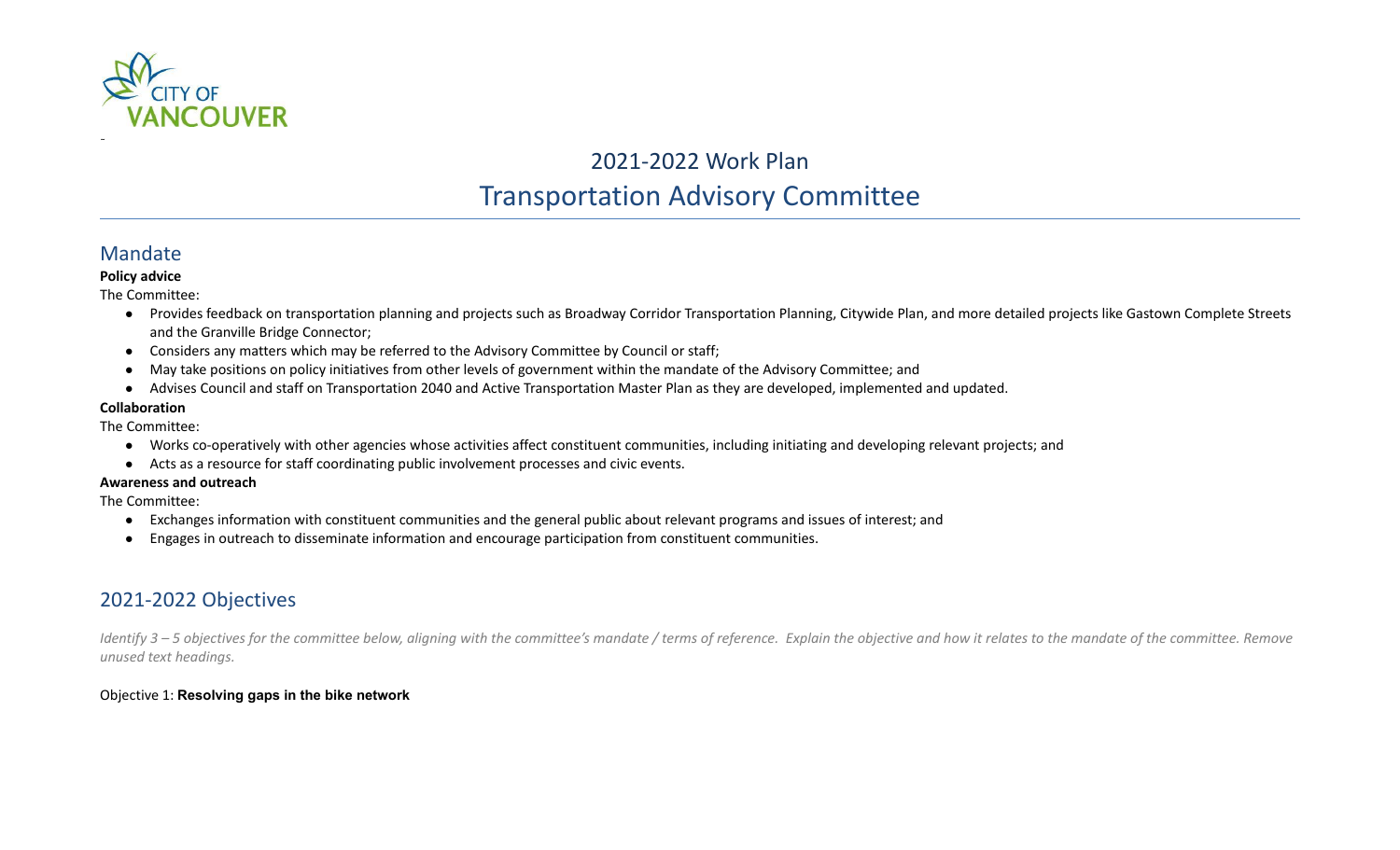

As per our mandate to provide feedback on transportation projects, by identifying and prioritizing gaps in our bike network, TRAC is looking at the City of Vancouver's bike lane network as an entire transportation project and recommending the best ways to improve upon the network, ultimately encouraging more people to cycle around the city.

### Objective 2: **Bus Improvements**

As per our mandate to provide feedback on transportation projects, we will identify and prioritize bus improvements that are important to our community and to the overall functioning of the bus network in Vancouver.

#### Objective 3**: Climate Emergency Plan**

An integral part of the Climate Emergency Plan is how the plan deals with transportation. As per our mandate to provide feedback on transportation projects, we will be reviewing the Climate Emergency Plan through that lens and providing feedback on sections of the plan, as well as identifying future opportunities to advance the transportation goals in the Climate Emergency Plan.

# Action Plan

| Timeline                                       | <b>Action Items</b>                                                                                                         | <b>Committee Resources</b>                                                                                                  | <b>Expected Outcomes</b>                                                                                                                                                            | Partners/Stakeholders                                                                                                              |  |  |  |
|------------------------------------------------|-----------------------------------------------------------------------------------------------------------------------------|-----------------------------------------------------------------------------------------------------------------------------|-------------------------------------------------------------------------------------------------------------------------------------------------------------------------------------|------------------------------------------------------------------------------------------------------------------------------------|--|--|--|
| Identify target start and<br>completion dates. | Identify specific action items integral to<br>accomplish the stated objective.                                              | Identify working groups, subcommittees,<br>and/or committee member(s) responsible<br>to lead the objective, as appropriate. | Outline expected achievements and<br>deliverables from each action item.<br>Ideally, these are measurable indicators<br>of success which can be reported<br>through annual reports. | Identify opportunities or needs to collaborate<br>with groups / organizations within or outside<br>of the City (e.g., City staff). |  |  |  |
| Resolving gaps in the bike network             |                                                                                                                             |                                                                                                                             |                                                                                                                                                                                     |                                                                                                                                    |  |  |  |
| Start date. $-$<br>Completion date.            | Identify the gaps                                                                                                           | Advisory group members                                                                                                      | Gaps identified                                                                                                                                                                     | HUB (ungap the map)<br>Engineering department                                                                                      |  |  |  |
| Start date. $-$<br>Completion date.            | Prioritize the gaps (safety, existing projects,<br>SE side, money etc),<br>Get council liaison feedback on priority<br>gaps | Mike Feaver (planning algorithm)                                                                                            | Gaps prioritized                                                                                                                                                                    | Youth advisory group<br>Neighbourhood advisory groups<br>HUB (ungap the map)<br>Engineering department                             |  |  |  |